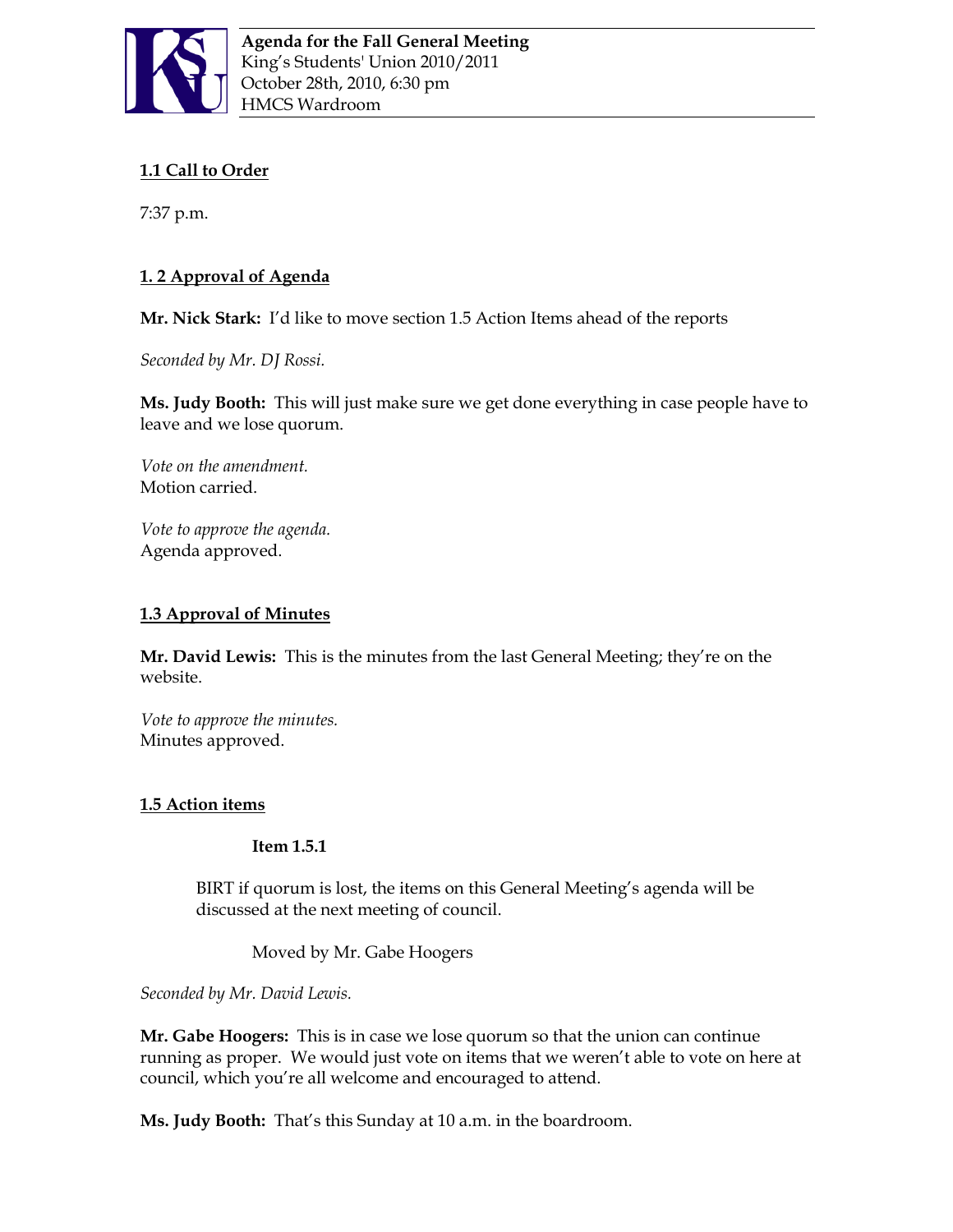**Ms. Ginny Movat:** Do people still have voting rights at council?

**Ms. Judy Booth:** No, but they can yell things at their councillor, who could vote according to what was yelled at them.

*Vote on Item 1.5.1.* Motion carried.

## **Item 1.5.2 (Special Resolution)**

BIRT the 2010-2011 King's Students' Union Budget be approved as attached.

Moved by Mr. Nicholas Gall

*Seconded by Ms. Evey Hornbeck.*

**Mr. Nick Gall:** I'd like to amend this motion for the line related to frosh week to read 4500 dollars instead of 3000.

*Seconded by Ms. Stefanie Bliss.*

**Mr. Nick Gall:** Well, there was some controversy over this issue, but we've decided that due to the exemplary performance of the Frosh Week Coordinators, they will each be awarded an honorarium in accordance with past Frosh Week Coordinators. We thought that since we hired three people instead of two it would be an easier job, but it just meant it was that much better because there were more people. It was thought the honorariums would be increased using the surplus from frosh week, but I was uncomfortable because it might set a precedent where future Frosh Week Coordinators tried to have a surplus to increase their honorarium. To avoid this we will take it out of the general operating budget. There is more than enough money, and they are very well deserved.

**Mr. Adrian Lee:** Thanks; that's really great. Also, will that change be from now on?

**Mr. Nick Gall:** Obviously I can't mandate what future executives will do, but yes, I intend it to remain at 1500 dollars per Frosh Week Coordinator as it has been in the past. I think everyone can agree it was excellent. Also I'd like to note that this was the first frosh week since 2003 to run a surplus.

*Vote on the amendment.* Amendment carried. Mr. Adrian Lee, Ms. Liz Johnston, and Mr. Griffin McInnes abstain.

**Ms. Kiki Wood:** I would like to amend the travel and conferences line from 1308.35 to read 1964 dollars.

*Seconded by Mr. Dan Brown.*

**Ms. Kiki Wood:** This is because we decided that we have enough funding to send four people instead of three to the upcoming CFS National General Meeting, to reflect how much that would cost in the budget. The amount that's allocated there now is for three because we are allowed four per meeting. We are sending four, but paying for three.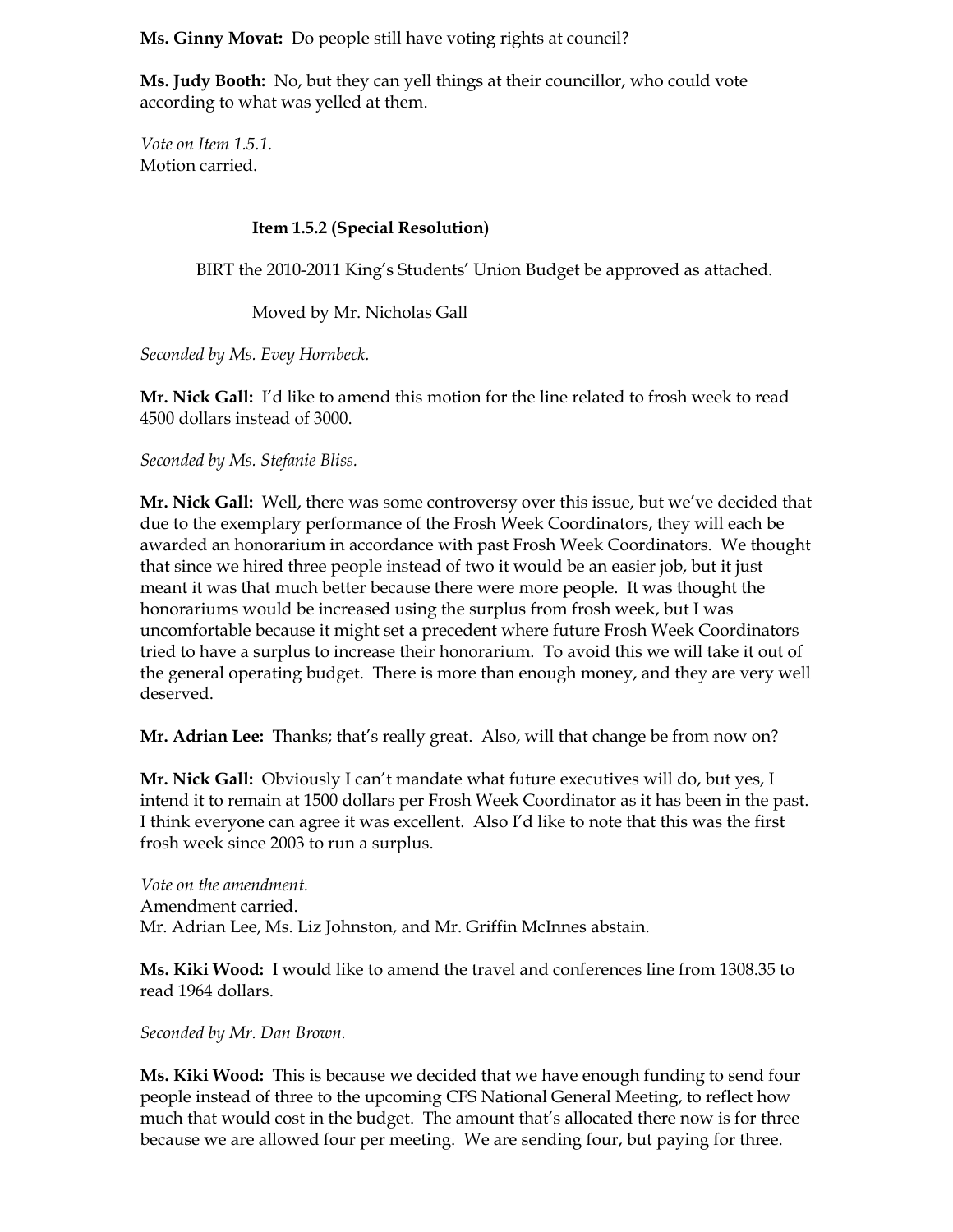**Mr. DJ Rossi:** Would this increase our voice?

**Ms. Kiki Wood:** It's one local, one vote, but since we're sending two people who have previously been, or I guess we're hoping to, we would like to have the option to send as many people as possible to introduce as many as possible to the CFS.

**Ms. Judy Booth:** Can you repeat the numbers please?

**Ms. Kiki Wood:** Yeah, it says 1308.35 now and I want to change it to 1964.

*Vote on the amendment.* Amendment carried.

**Mr. Nick Gall:** I prepared a brief presentation on the budget; can you just bring up the graphs? Okay, so this is a breakdown of where our total revenues are going this year. We're estimating to bring in about half a million dollars, mostly through student fees, overwhelmingly that actually, and just a tiny bit from the debit machine. It goes to society funding, union operations, honoraria, the internal coordinator, which is a new office and Wardroom manager position, and a tiny sliver to committees. Union Operations includes all sorts of things we do. This reflects how our projects have been revised since the last General Meeting. I grossly underestimated the amount of discretionary spending we had because we had previously been going with an estimate from God knows when for the number of students who had to pay out levies. It turned out that we had been paying too much, so we actually had significant windfall from this. This mostly went to contingency, because it's the largest thing. That may cause some questions. By keeping it there, we have access to it if an emergency situation arises. For example, this past spring, due to some fiscal mismanagement we had to issue a spending freeze or risk losing the health plan. There are also our legal fund and government fees. There are certain fees we have to pay to remain a functioning organization. Organizations of our nature can encounter legal issues. Council Operations includes things like buying pizza for this General Meeting, and the general functions of council. Student Activities includes things like CUBE, the Campus Safety Coordinator's funding, and the Sustainability fund. Union Services refers to travel and conferences, such as CFS meetings and that sort of thing. Campaigns also fall under that. Management is for our bookkeeping and auditing services, so we can't really touch that. Office Operations is mostly for the photocopier. That is so expensive; you wouldn't believe it. I will look into how to reduce the cost. We are locked into a horribly erroneous lease arrangement, but it's an extremely essential service. That's about it for me. I'm really proud of this budget; it's like it's a little child.

**Ms. Evey Hornbeck:** So the contingency fund has increased? Why did you decide to increase it to where it is? Wait, it's increased since last year?

**Mr. Nick Gall:** It's increased since April.

**Ms. Judy Booth:** It will increase if we pass the budget.

**Mr. Nick Gall:** Mostly I raised every budget line to what I felt was a reasonable level, and whatever was leftover went into contingency.

**Ms. Ginny Movat:** Is there ever a situation where you feel like you were comfortable enough that student fees could be lowered?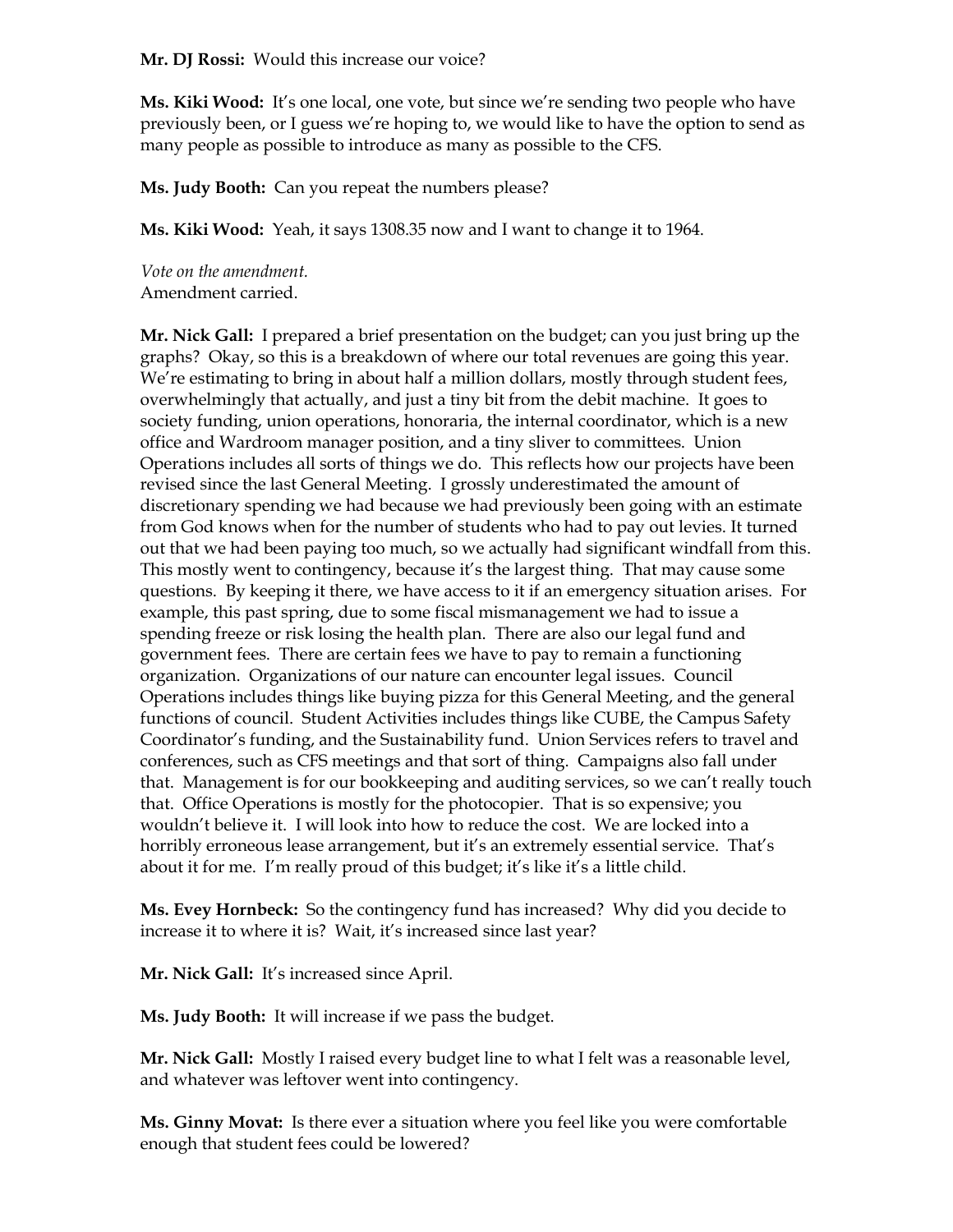**Mr. Nick Gall:** Yes, that's something we could do.

**Ms. Ginny Movat:** So are you considering it?

**Mr. Nick Gall:** Yes, that's something that can be discussed. I would recommend that to the bursar.

**Mr. DJ Rossi:** The contingency fund is enormously important for that; you've got to let it build up. I was wondering if I can see the last, the other pie chart. Yeah, that one. Hm, I forget what I wanted.

**Mr. Kai Miller:** Will unused money in contingency roll over?

**Mr. Nick Gall:** Everything rolls over. By keeping it in contingency we have access to that liquidity.

**Ms. Evey Hornbeck:** We have a fairly large contingency fund, which is a good idea, but we also seem to be finding that there's a lot of society funding requests this year, maybe too many for the budget we have. Can you talk to that?

**Mr. Nick Gall:** Societies are funded differently, in that we each pay a levy of twentyone dollars to the society fund. This discretionary spending here refers almost exclusively to money over which the executive has jurisdiction. Making society funding come out of that is problematic. For example, if I wanted to fund a society I really like, all I would have to do is ask Gabe to write a cheque, which is not something we want to encourage, so that's not something to do.

**Ms. Evey Hornbeck:** So, because it's a separate thing, you don't want to add to it from this because it's a sketchy situation.

**Mr. Nick Gall:** Yeah, there's a conflict o interest.

**Mr. Adrian Lee:** What's the sustainability fund?

**Mr. Nick Gall:** It's a fairly recent thing. Over the summer we took out a significant amount of money from that to build the garden, which is currently behind the dean's house. It was set up as an alternative to society funding for societies that deal exclusively with sustainability issues.

**Ms. Kiki Wood:** It's also for the Sustainability Officer. It's her budget, separate from Dan's, so if it's not a campaign but something like the drying racks last year, it could come out of there.

**Mr. Dan Brown:** So for example, for no-impact week, a little bit of that came out of Sarah's budget.

**Ms. Liz Johnston:** Great job on this. I was wondering about travel and conferences again, I think you mentioned it and I just forgot, it went from four to three?

**Mr. Nick Gall:** In the past that four was erroneous and then it was never used.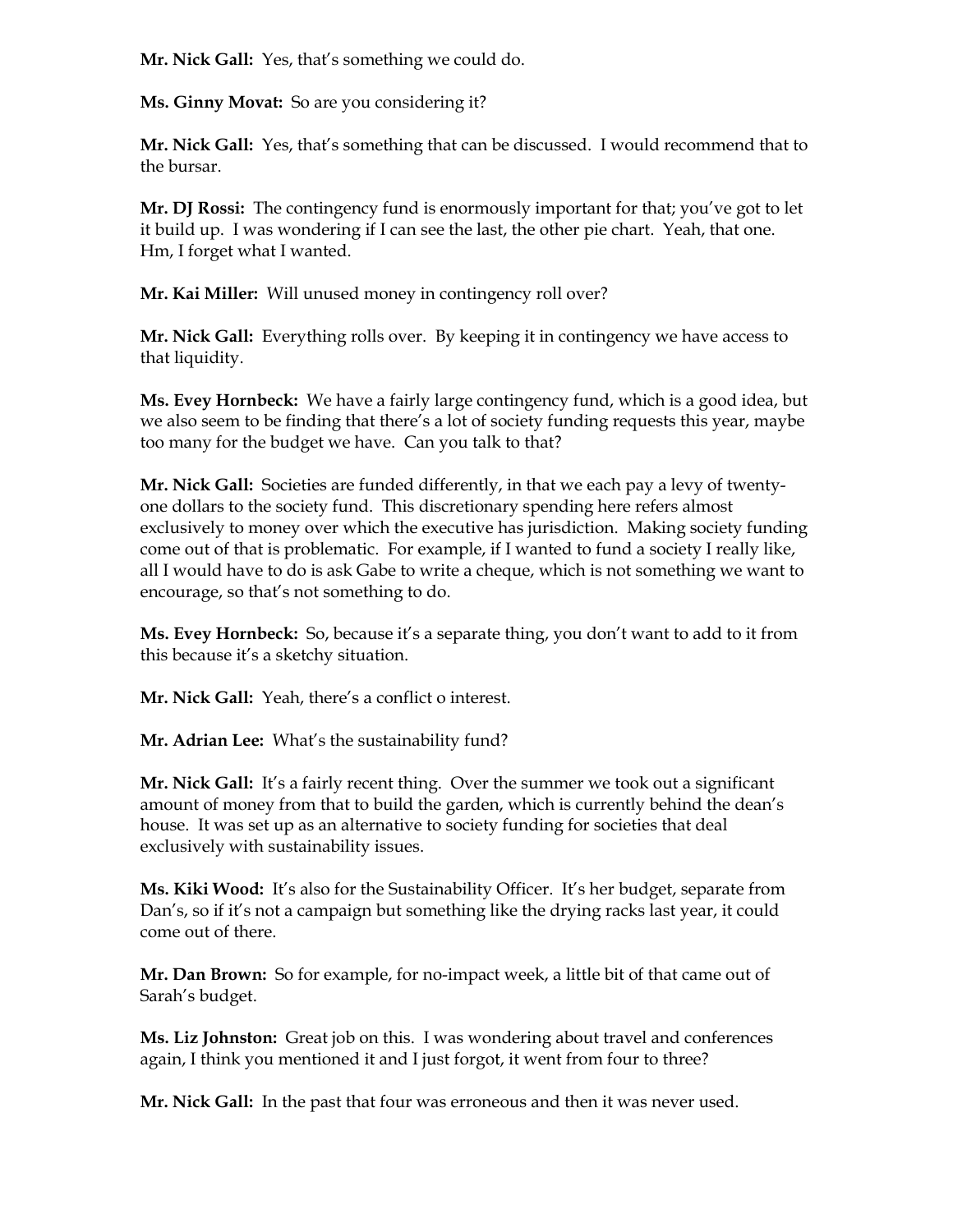**Ms. Kiki Wood:** It had been 4500 in the budget prior to when we took office, which reflected sending a certain number of people. We cut it down to four, but when we were filling out the agenda, we realized it had been that way because it took a certain number of people, so we amended it to reflect sending two people and I re-amended it to reflect sending three, which is what we have now.

**Mr. Nick Gall:** It will look like we have a deficit on paper, but it doesn't matter, it's all good.

**Mr. DJ Rossi:** Tell us everything's going to be alright.

**Mr. Nick Gall:** Everything's going to be a-okay. If you have any questions please email me, or come see me during my office hours.

*Vote on Item 1.5.2 as amended.* Motion carried.

## **Item 1.5.3 (Special Resolution)**

BIRT the amendments to the King's Students' Union Constitution and Procedural Handbook proposed by the Constitutional Review Committee be adopted as attached. .

Moved by Mr. Gabe Hoogers

*Seconded by Ms. Anna Dubinski.*

**Mr. Gabe Hoogers:** Yeah, I think Dave is probably better to speak to this as he chaired the Constitutional Review Committee, and did an excellent job.

**Mr. David Lewis:** Thank you Gabe. This is a big deal. So here are our recommended constitutional amends from the CRC. Actually I'll take that off the screen for a second to explain the context of the situation. I have been on council for two years, and noticed there's always been a large discussion and debate on the funding of alcohol by the union. What we wanted to do is draft a policy that would recognize both the traditions of King's and the legal liabilities of the union, without taking away from the two. I'll just quickly go through this.

"Any society that wishes to apply for alcohol funding from the King's Students' Union shall make application for special designation to Council and shall conform in its Constitution to these By-laws and to any regulations made by Council pursuant to their Constitution. Special designation is reserved for societies that:"

What we're doing is saying that if a society wants alcohol funding, there is a certain level of trust mandated by these two criteria.

"a) Fulfill all mandates regarding society recognition as per the above articles and have conformed to society policy.

b) Maintain a balanced bank account and have done so for at least two years."

So an example of that would be –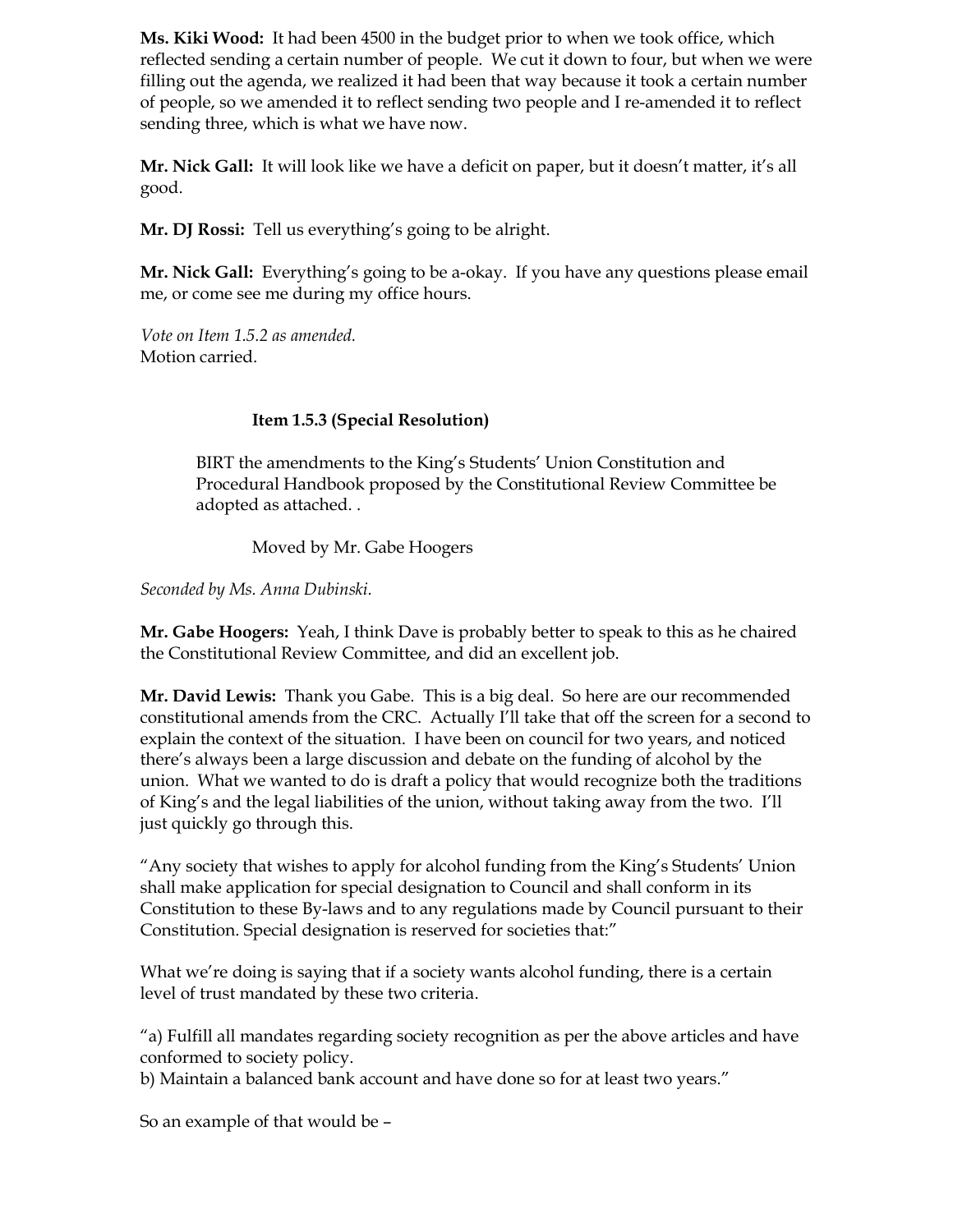## **Ms. Judy Booth:** The HOST Society!

### **Mr. David Lewis:** Right.

"Council may recognize a society under special designation by a majority vote.

Council may revoke the special designation of a society by a two-thirds (2/3) vote at a meeting for which two (2) weeks public notice and notice to the society of such a resolution has been given.

Special designation of a society is only in effect until the end of the academic year in which it is granted."

All the rest of this is modeled after the way we ratify and recognize societies. Once a society feels that they meet these criteria, they go to council and make an application for this designation. Once that is in place, then they are qualified for alcohol funding, within certain parameters. I'll go through that in a second. Just like society recognition, at the end of each year, this is revoked, and must be re-applied for.

**Mr. Kai Miller:** Would societies without special designation still be able to apply for Wardroom drink tickets?

**Mr. David Lewis:** Yes. That's not written verbatim, but it is generally implied. The key thing is that there's still room to grow, and there will be discussion at council meetings as to how to fund alcohol, but this will provide the foundation for that. This is the Procedural Handbook amendment. Right now the only section we want to see under that is pertaining to alcohol funding, which allows for growth, that future executives or councils can add to in the years to come.

"The funding of alcohol by the King's Student's Union is limited to: a) Societies recognized by the King's Student's Union Council to be of Special Designation as per section VIII (8) of the King's Students' Union Constitution. b) Events held in establishments that are fully licensed to serve alcohol, as well as events held in the private residences on campus that are not student residences."

For example, the President's Lodge. We just don't want to write the President's Lodge because it might not be called that in a couple years. Things change.

"The King's Students' Union does not condone the consumption of alcohol by minors at any society event and will not provide funding to any society for such activity."

Any questions on that aspect of the amendments?

**Ms. Liz Johnston:** To be super super clear, can people without Special Designation have stuff in the private lodges, or is that only for people who have Special Designation? I just want to be clear.

**Mr. Gabe Hoogers:** No, that is reserved for Special Designation.

**Mr. David Lewis:** The point of that is we don't want me to form a society and three days later throw a rager without any financial accountability or trust with the union.

**Ms. Evey Hornbeck:** So it's a and b, not just a or b.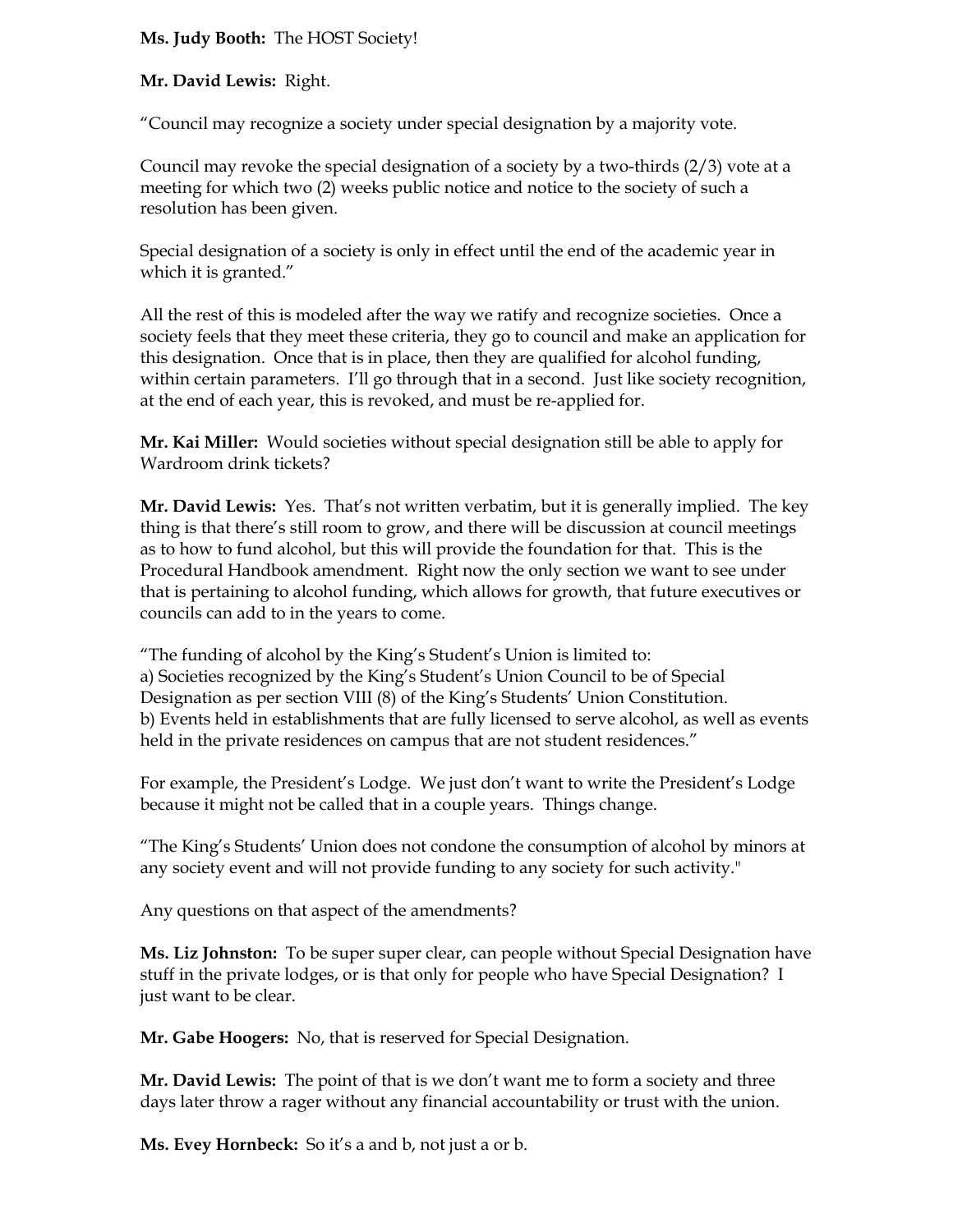**Mr. David Lewis:** It's for events held in establishments that are licensed. Speaking from a legal liability viewpoint, that covers the Wardroom, so they're only being given to people who are of age.

**Ms. Judy Booth:** Non-Special Designation societies can hold events in places with alcohol, we just won't fund them. They can still throw parties with alcohol; we just won't give them money for it.

**Mr. David Lewis:** There are two other quick amendments. We tried to do a simple written survey to gage the general will of the student body on certain issues like student canteens and the u-pass. There was a bit of concern that it wasn't really constitutional; it wasn't exactly sound. It wasn't a practice or procedure that the union had seen before, or the student body. Basically what we're trying to do is write something simple into the constitution so that we have a mechanism to give a simple written survey to the student body. It's a straw poll, which functions similarly to referendums, but they do not have to be approved by a General Meeting and are not binding to the union. Any questions? It's just a simple survey.

**Ms. Evey Hornbeck:** Does it say in the next part that they have to go past council?

**Mr. David Lewis:** The concern is if the executive puts out a sheet that council hasn't seen.

**Mr. Gabe Hoogers:** The other amendment is that last year we ran into trouble getting people out to vote for a Grad Committee, and there was only one person running for each position, so it was sort of irrelevant. We changed it in the constitution, and now we just want to change the wording here, because we're not hiring, we're just selecting. That's it.

## **Mr. David Lewis:** Any questions?

**Ms. Judy Booth:** On anything?

*Vote on Item 1.5.3.* Motion carried.

### **Item 1.5.4**

BIRT \_\_\_\_\_\_\_\_\_\_\_\_\_\_\_\_, \_\_\_\_\_\_\_\_\_\_\_\_\_\_\_\_ and \_\_\_\_\_\_\_\_\_\_\_\_\_\_\_\_ attend the 2010 CFS Semi-Annual General Meeting as representatives of the King's Students' Union (Local 11).

Moved by Ms. Kiki Wood

*Seconded by Ms. Laura Hochman.*

**Ms. Kiki Wood:** I can talk to this a little bit. The CFS is the national federation that the KSU is a part of. We are Local 11 which means we were the eleventh to join the federation. It is a national group with over five hundred thousand members. It is our way to connect to other groups as part of the student movement to advocate for student justice issues over tuition fees and student rights. We meet twice a year in November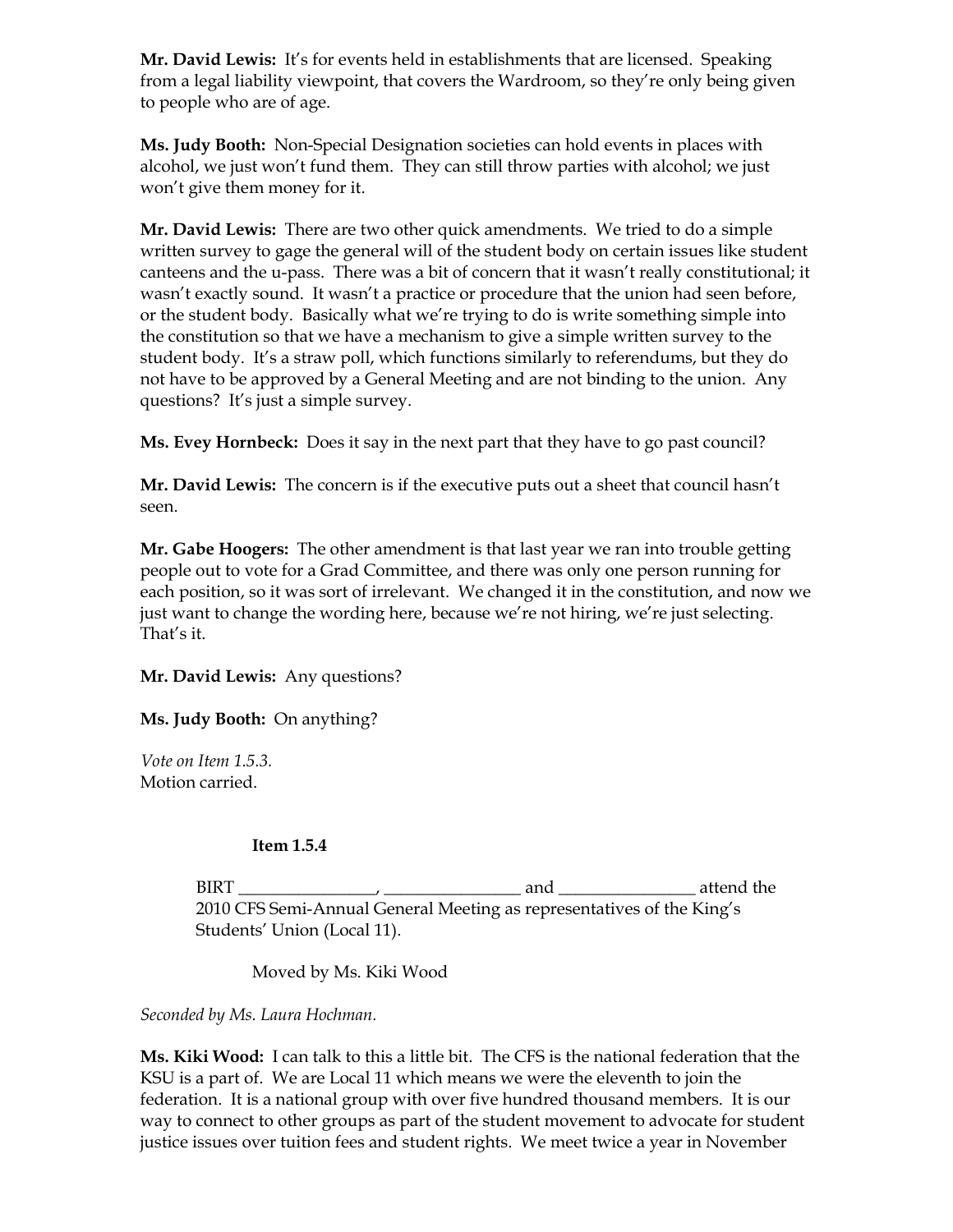and May, where the entire membership have a chance to go over all the policies, the bylaws, the budget and have elections for national executive representatives. We sent a couple representatives to the May one, which was very successful. I've been to two so far; last November as the Health Plan Administrator, and in May as the president. It was extremely rewarding, and I know everyone else got a lot out of it. I know a lot of people are going to find out some issues with their policies, how to get membership out, how to start initiatives on their campuses. It's subsidized for minority groups and for memberships by the federation itself. We would like to send four people. We will propose names that we would like to go, but anyone else can throw out names from the floor. Then people will motivate and we'll have a chance to vote.

**Ms. Ginny Movat:** Is this what you were talking about earlier? That you amended it for?

**Ms. Kiki Wood:** Yes.

**Ms. Laura Hochman:** When is it?

**Ms. Kiki Wood:** November 24-7 and it's in Hull, Quebec.

**Ms. Judy Booth:** Feel free to nominate yourself, or anyone else.

**Ms. Kiki Wood:** I nominate myself, Gabe Hoogers, David Lewis, and Nick Gall.

**Ms. Judy Booth:** Was that the whole executive?

**Ms. Kiki Wood:** Everyone but Dan.

**Ms. Laura Hochman:** I nominate Angus Morgan.

**Ms. Judy Booth:** Do you know if he's available then?

**Ms. Laura Hochman:** I don't.

**Ms. Judy Booth:** Is it possible to get him on the phone really quickly?

**Ms. Kiki Wood:** Is Nick Stark still here? I nominate him, can someone go find him?

**Ms. Ginny Movat:** So can I assume that the cost to send a person is around six hundred dollars?

**Mr. DJ Rossi:** Does that cover, like, living arrangements?

**Ms. Kiki Wood:** It covers everything. During May they stay at either the University of Ottawa or Carleton, and during November they stay in the Best Western in Hull, which is right across the river. They use the conference room in the hotel and everyone stays there so we're all in the same place.

**Mr. Gabe Hoogers:** You get three other roommates.

**Ms. Judy Booth:** So now we will move to motivations. Each person will explain why they or the person they nominated is a good candidate.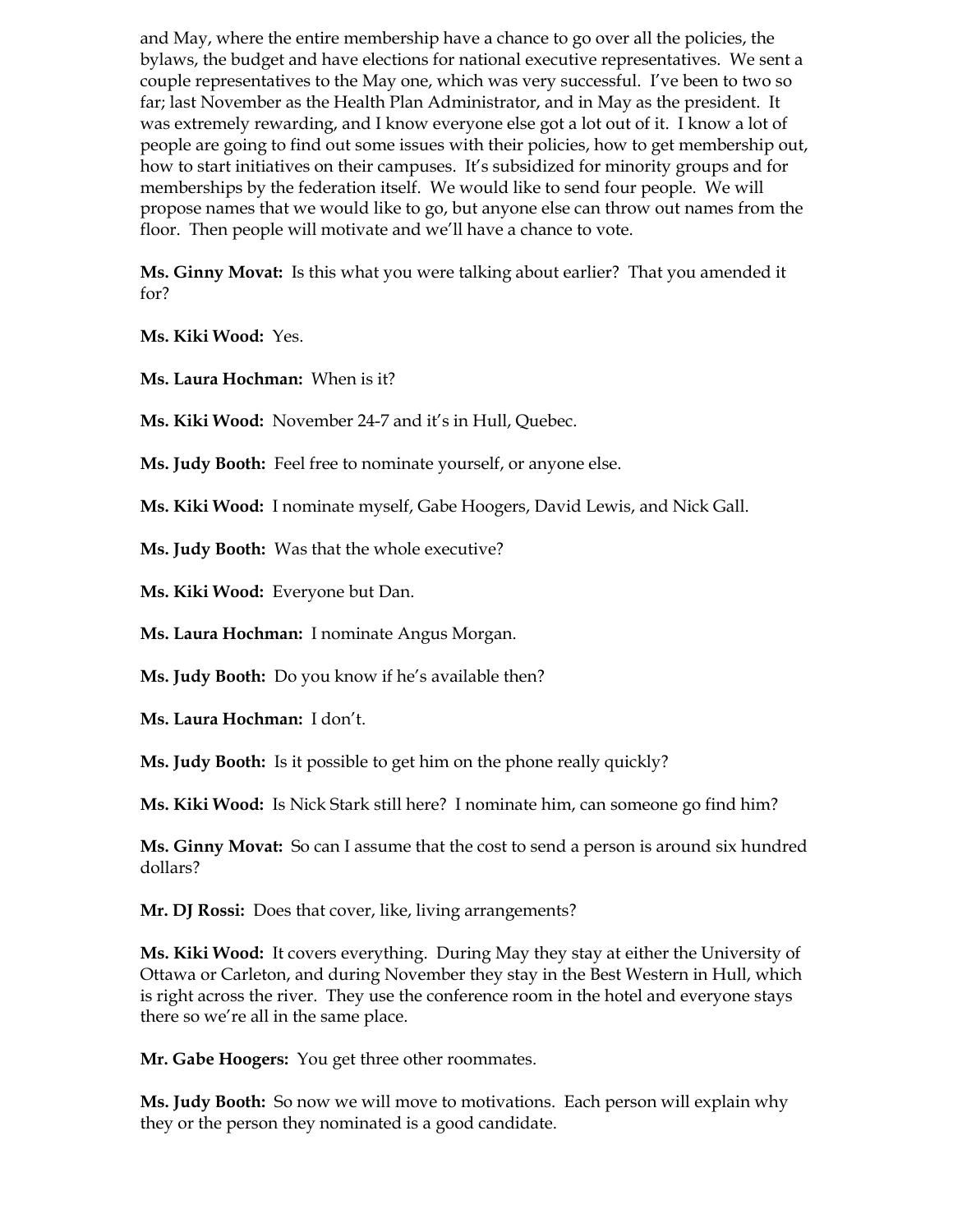**Ms. Kiki Wood:** I'll let the other folks I nominated speak for themselves. For myself, I've been to two federation meetings. They were really rewarding. The first one I went to is what made me want to run for an executive position in the first place. This time last year I never would have dreamed of this. We have been getting a lot out of these. Last time we nominated two national policies, both of which were unanimously adopted, which was good because our member locals tend to be less active because they are smaller. Also Gabe is a national executive representative for the CFS, so if he doesn't go as a local representative for us he'll go as a national representation. If any new members are sent, it's suggested that they go with someone who's been before. It's important for me to be there, because I know that Gabe will be very busy. One reason we're trying to send him as a local representative is because if he goes with us he'll have the chance to vote with us as opposed to the national executive where he will only be able to spectate.

**Mr. Gabe Hoogers:** Kiki is great, but in addition to that, Local 11, that's the KSU, actually put forward a motion to the upcoming general meeting. I think it's really important that we have an experienced individual as part of the Local 11 representatives to advocate for this in a way that is proper. It's around bottled water. Right now there is a CFS campaign in which we advocate schools and communities go bottled water free. Our amendment is to emphasize the need for us to ensure that tap water is available, because obviously if you live in a condition where you can't get free drinking water, then there's no point in doing this campaign. It's very important, especially for aboriginal communities, rural communities, and even NSCAD.

**Ms. Judy Booth:** Given that it's getting late and it's hot in here, it would be nice if we could keep discussion to individual candidates.

**Mr. Gabe Hoogers:** Right. I think everything's been said.

**Mr. Nick Gall:** Likewise, I've never gone. I'm the only one.

**Mr. David Lewis:** I'm constantly in email communication with the CFS, so I think it's important to put faces to names, and I would love to network.

**Ms. Judy Booth:** I think what to do with the other two is motivate for Angus and Nick, and if one gets elected we can understand that whoever's fifth is the alternate.

**Ms. Kiki Wood:** Nick asked me to nominate him because he ran for a council position this year and wasn't elected. He would like to maintain an active involvement in student politics. I believe that is one of his motivations in going.

**Ms. Evey Hornbeck:** I would motivate for Nick because it would be valuable to have someone who is not on the executive go. As Dave said, he's already in contact and things, which is great, but it might be nice to have someone with a fresh perspective, fresh eyes.

**Mr. DJ Rossi:** I would also like to point out that in the position he ran for he received thirty percent of the votes.

**Mr. David Etherington:** I would like to motivate for Nick as well because he would represent the general body, and he went to Skills, which shows an interest. Also he's a society executive, and it would be really great for him to get involved.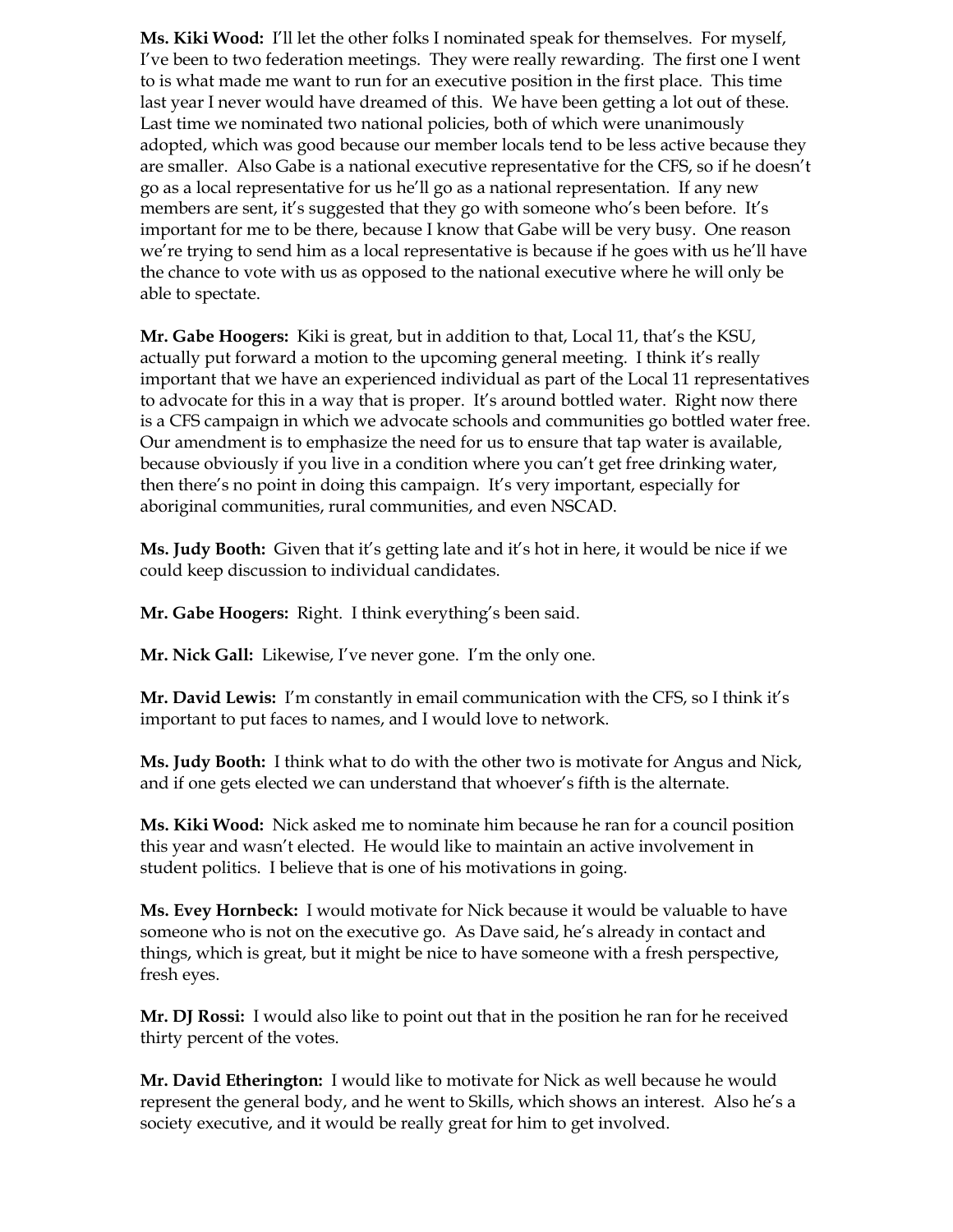**Mr. DJ Rossi:** Just to clarify, I meant he got a lot of the votes, not like "oh it was only thirty percent."

**Ms. Laura Hochman:** Angus is a second year who has expressed interest in getting more involved. Because he is second year, which is a bit younger than a lot of the others, it's a great opportunity for him to get involved, and then hopefully stay more involved in the future. He's a really great kid.

**Ms. Judy Booth:** We've got four blanks, so everyone gets four votes. Put your hand up high and keep it there. We generally consider the people who didn't get chosen will serve as alternates in case someone who does get elected can't make it.

*Vote on the nominees.*

| Kiki Wood    | 31 |
|--------------|----|
| Gabe Hoogers | 26 |
| David Lewis  | 28 |
| Nick Stark   | 27 |
| Nick Gall    | 24 |
| Angus Morgan |    |

**Ms. Judy Booth:** Would someone like to propose an amendment to fill the blanks with the names of Kiki, Gabe, Dave, and Nick?

#### **Ms. Evey Hornbeck:** I so move.

*Seconded by Ms. Emma Norton.*

*Vote on the amendment.* Amendment carried.

*Vote on item 1.5.4 as amended.* Motion carried.

#### 1.4 **Reports**

a. Kiki Wood, President

**Ms. Kiki Wood:** So I don't know if everyone has one of these, but every second Sunday these are what the executive give out. They're reports of what we've been doing for the last two weeks. This is what we've been doing since the last General Meeting. Everything you need to know about what I've been doing is in here. If there's anything you want to know more about, you can ask me now, or check out council minutes, or ask me later. My first thing is about the CFS General Meeting, it's about the two national motions we put forward. One is about Nova Scotia universities in the time pre-O'Neill report, which is when they were talking about amalgamating into the University of Halifax. This strategy is generally not effective and cuts into the culture of the universities. We wrote a position on rationalization saying that it would be detrimental and that it's a policy we don't like. It was unanimously adopted. The second commended the provincial government on announcing a policy to put a report out on the feasibility of phasing out bottled water. Since that time they have finished their report, and I believe they have decided it is possible and will be phasing out bottled water. As Gabe said, we have another policy going out at this General Meeting. Water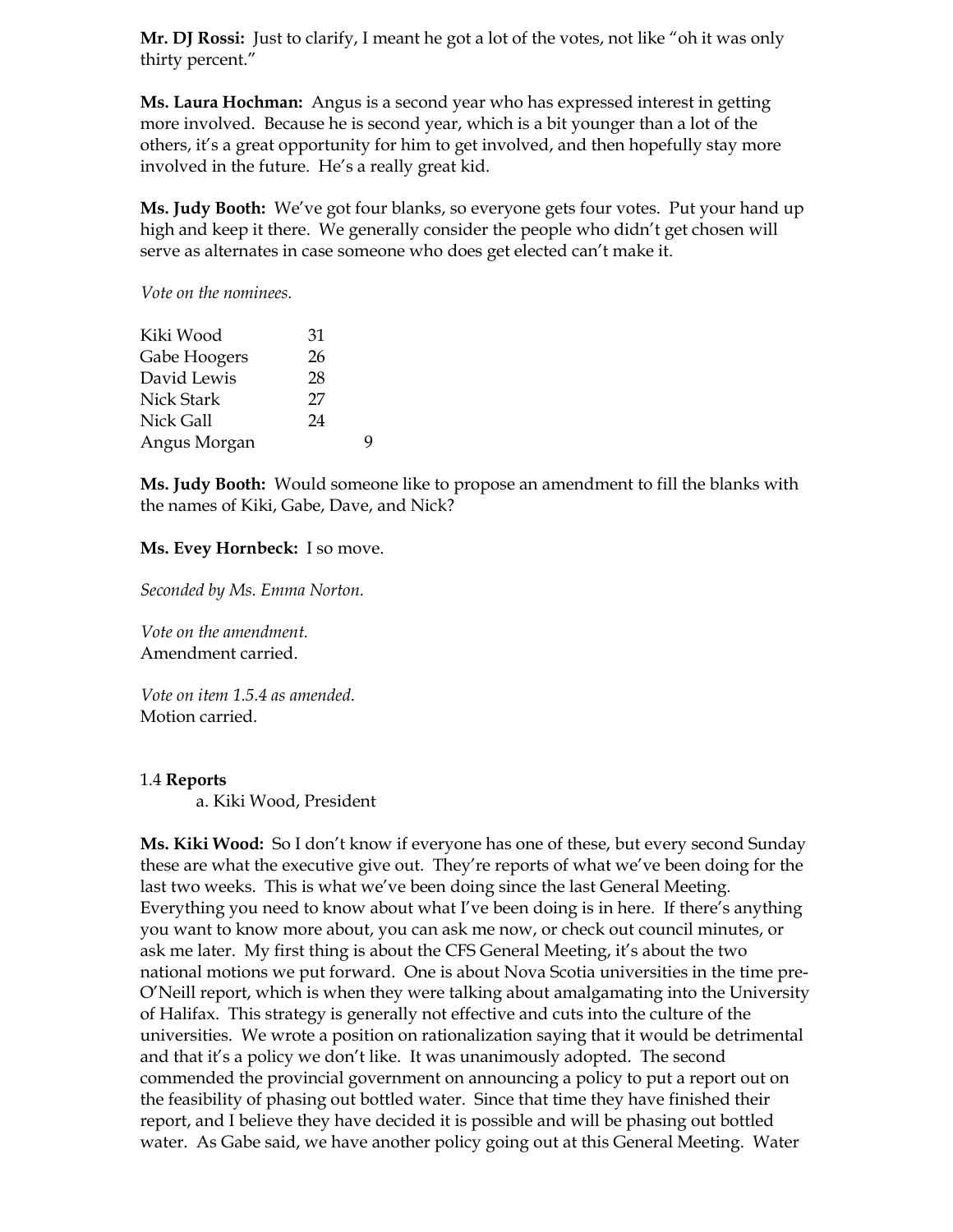is a human right, it's a Canadian right, and we should be making sure everyone has access. The next is summer campaigns which I did while most of you were away. One was on the First Nations University, which is the only First Nations university in Canada. When its funding was cut this year it was going to close in August. It is the only university that is forced to operate on a year to year budget, which means they never know how much money they have and whether or not they can survive. We're putting pressure to find a more sustainable method of funding. They actually hosted a live-in in the university. They have a great community at their school and really value their education. We did a campaign with SUNSCAD to end the Canadian blood ban, which is a ban on people's ability to give blood if you are an active homosexual male or a female who has ever sex interacted with one. This has been in place since the '80s. It is extremely outdated and does not take into account screening, monogamy, or safe sex methods. The purpose of trying to end it is to make blood donations more accessible. This was done in conjunction with Canadian blood week because we want people to be aware that there are some who can't give blood. The next one is the Metro Transit Upass. All of you got your U-pass. I spent all summer fighting for those. Those were on the straw poll, which will come out again, to see whether or not you care about having them. Metro Transit violated our contract and almost denied us access to our bus pass because of their mistakes. What came of that is the manager quit, but city council mandated that they had to give us the passes, and we're still dealing with it. As far as the Wardroom renovations go, we got carpet and lights and fixed all the holes n the walls.

**Mr. DJ Rossi:** In regard to the bus passes, bus drivers will not accept if the decal has rubbed off. They rub off completely; it's preposterous. You can get them replaced but it costs you money and it is just preposterous.

**Ms. Kiki Wood:** I didn't know that, thank you. Anyway, one of the greatest renovations, which none of you ever see is the cold storage room. All of the kegs that the beer comes from used to be in old Pepsi fridges across the hall, and you used to have to carry them across. Due to a strange twist of events with facilities, they threw out our fridges. Due to support from Kim Kierans and the Wardroom Board of Management, we pressure d the school so much that they paid for us to get a new cold storage room. The kegs stay there all the time; they run through the ceiling into the taps right there. That was really really exciting, so now things are up to code.

**Mr. David Etherington:** Sorry, it's just that the bar is booked for nine and a band has to come in and set up, so if you could move a little more quickly.

**Ms. Kiki Wood:** The only other thing is operations. We now have Garrison and Labatt, and sales are up. The only other thing is the O'Neill report, which Gabe will talk about.

b. Gabe Hoogers, Vice President (Student Life)

**Mr. Gabe Hoogers:** I'll go through this very quickly. Being the society guy I'm super proud to have so many societies back this year. The ratification procedure has gone really smoothly. We got feedback from most society heads on how to implement it, and it just fills me with a little happiness. I'm really happy about that. As far as the O'Neill report goes, we've been engaging in campaigns on that. We held a town hall last Thursday. A number of people came, we talked about the report, and we talked about that being bad news. We're going to be having a big Day of Action on February 2nd, so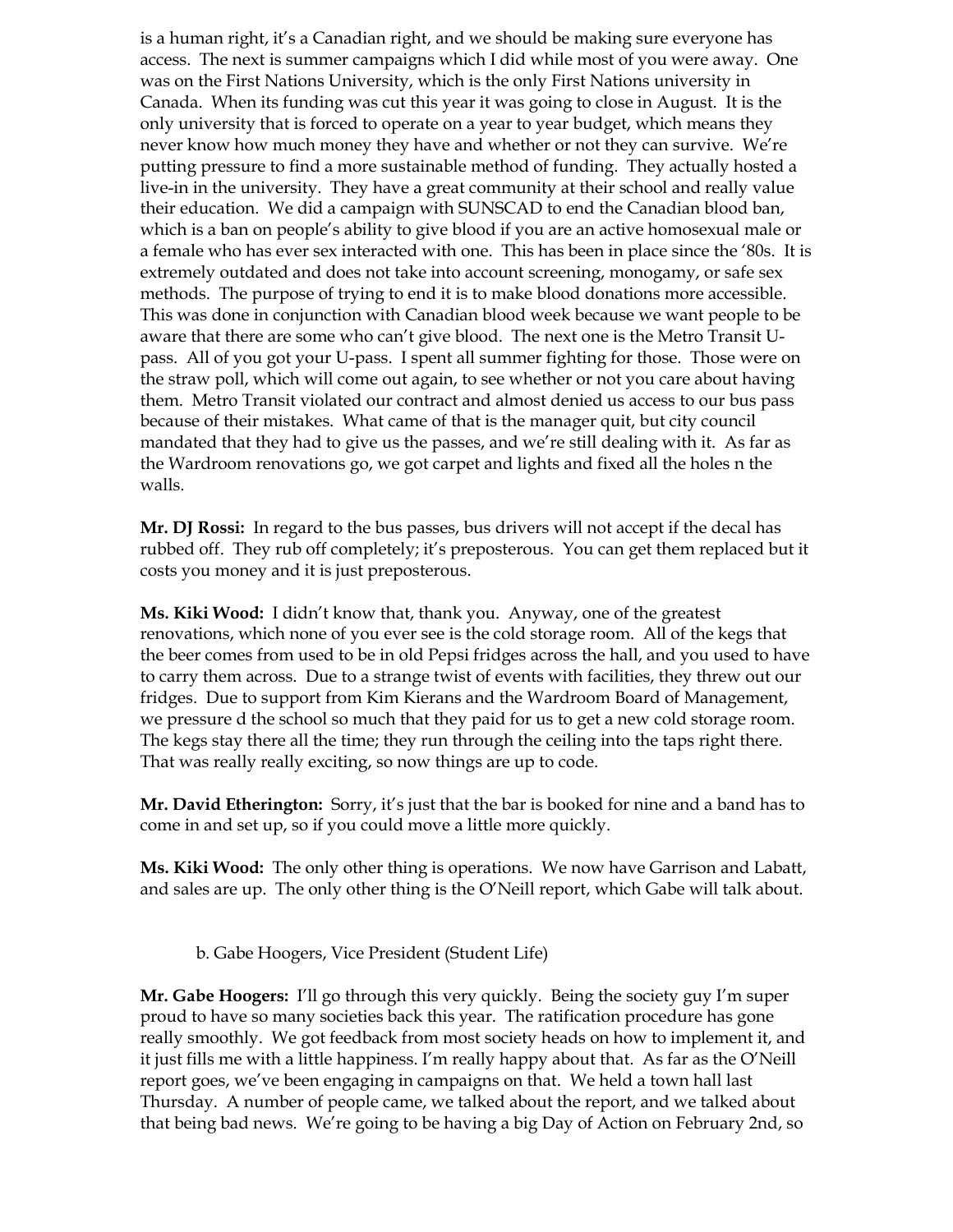you should keep that in mind. Also, come out to Action! King's on Wednesday at 8:30 in the Haliburton Room.

**Ms. Kiki Wood:** By the way, the Day of Action is a protest.

**Mr. Gabe Hoogers:** Yeah, it's a protest. It's lots of fun, and very cathartic; there's lots of chanting. Please read the report and ask me any questions any time if you have any.

## c. Nicholas Gall, Vice President (Financial)

**Mr. Nick Gall:** So, finances, no one cares. I'm really proud of the budget. I'm really pleased with our financial situation. The university is a different matter. From my consultations in the Budget Advisory Committee and the university's Finance Committee, we are in the midst of what some might call a perfect storm. President Barker is optimistic that universities survive. Otherwise, I will continue to do my utmost to allocate society funding and manage your money in a responsible way.

## d. Daniel Brown, Vice President (External)

**Mr. Dan Brown:** I'll be real quick. I got a mobile phone, and we bought a button maker. I organized with labour unions the G8 protest in Halifax. The KSU gave 300 dollars, and we got national attention and lots of provincial too. Action! King's is great. We've got some very dedicated members. This is just to outline a couple things. We'll be putting together a full report on the no-impact experiment, on which we were interviewed by Live at 5, BT, and the Dalnews. Honestly, Action! King's is doing really well. We will spearhead the O'Neill report fight-back. I've met some people, and things are going well. I love this job.

## e. David Lewis, Vice President (Communications)

**Mr. David Lewis:** I have a smaller role on paper. It's very routine. Every week I write TWAK, which now boasts over a thousand readers, and its little baby cousin the new twitter account now boasts around thirty. Other than that, the invisible aspect of my role is the Constitutional Review Committee, and I was really proud of that. I'm really happy with the work that Gabe, Ryan Lum, Judy, and Dave did. The union is doing well. I'm really happy. If you don't get TWAK, please email us.

**Mr. David Etherington:** I have a question for Gabe Hoogers. When are you going to get my and Liz's names on those plaques?

### **Mr. Adrian Lee:** And mine!

**Mr. Gabe Hoogers:** It's unacceptable. I will get your names on there as soon as possible.

### **1.6 New Items**

Items from the floor are welcome at this time.